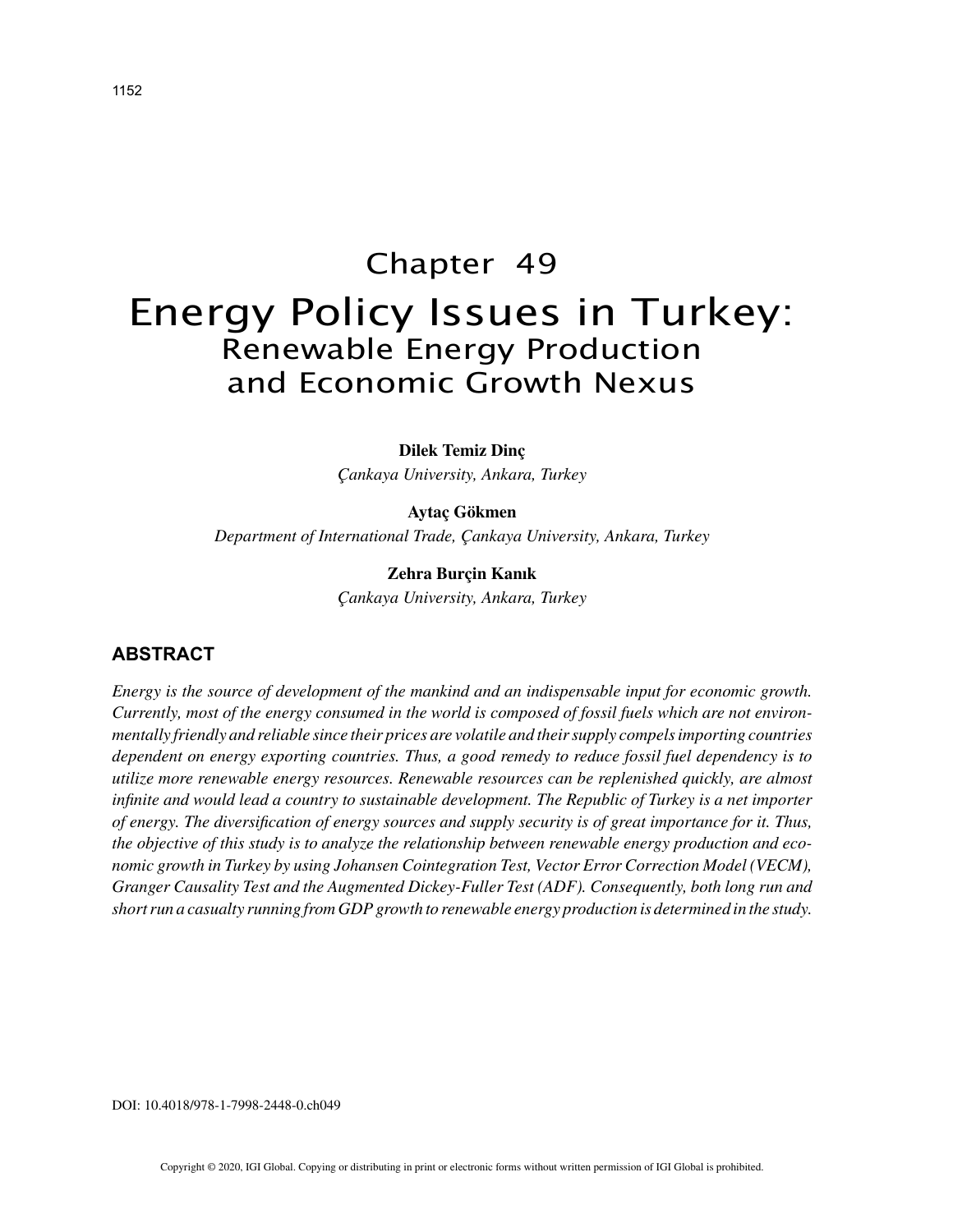# **1. INTRODUCTION**

The volume of energy consumption and its combination is fundamental for the economic development and social wellbeing of a country. However, today the energy consumption pattern in the world is mostly not sustainable and environmentally friendly owing to its hydrocarbon inception. Amounting hydrocarbon energy usage in modern life, increasing volume of population and pollution are considerable issues today. Also, the prices of fossil fuses are variable and not dependable in global markets and they are depleting continuously. Therefore, one could state that hydrocarbon sources are not sustainable and secure. Yet, sustainability of energy is the key to economic and industrial development. Sustainability of energy could be defined as secure, continuous and dependable form of energy which is conducive to environmental protection and economic growth (Öztürk, Yüksel, 2016; Zeb et al., 2014).

The amount of hydrocarbon sources is diminishing and their prices are volatile. This complicates the obtainment of sustainability which can be provided with continuous economic development with energy efficiency, also benefitting the environment positively too. The issue of using green energy and green economy has been gaining increasing importance along with global warming and greenhouse effect. Furthermore, transforming the hydrocarbon fueled economic system to a green one and securing green efficiency are requisites to sustainable development. The reduction in CO2 emission and saving financial resources by the utilization of green energy would boost the economic and industrial structures of a country. Therefore, the composition of fuel resources and securing a balance between fossil and renewable sources is of great importance for the wellbeing of a society, economic improvement and sustainability (Zeb et al., 2014; Chang et al., 2015; Öztürk, Yüksel, 2016). Furthermore, the aim of this study is to investigate the energy issues, energy and renewable energy production and economic growth nexus within the Turkish case depending on credible national and international sources and data.

### **2. ENERGY ISSUES, RENEWABLE ENERGY AND SUSTAINABILITY**

 $21<sup>st</sup>$  century is the age of continuous development of countries and a period of great breakthrough with respect to economic developments, technological improvements and differentiating realities for the mankind. Within this development process, energy is the indispensable factor to sustain the improvement continuum of nations. Especially, fossil fuels have been the prominent form of energy for decades all over the world as to provide for the necessities of people, development of industries and sustainability of state policies. Yet, the pervasive spread of the wide energy consumption activities all over the globe has brought about significant concerns. First, the fossil fuel sources are not infinite in the world. Second problem related to the depletion of fossil fuels is the increasing volume of greenhouse gases which cause global warming. Third, the utilization of fossil fuels may bring about resources dependency (Sebri, Ben-Salha: 2014; Shahbaz et al., 2015).

These important problems mentioned above requires the search for a remedy which is the utilization of renewable energy sources (RESs). If managed and used suitably, RESs could be the future of energy for the mankind. Renewable energy is the continuously regenerating form of energy supplied from solar, wind, hydro, geothermal, tide, wave, biomass and waste. Conventional sources of fuel are finite, not dependable, have negative effects on environment and not sustainable. On the contrary to this from of fossil fuels, RESs are clean, safe, not contaminating and inexhaustible. That's why, it should be just natural that the usage of the RESs is fast developing in the world in order to ensure sustainable